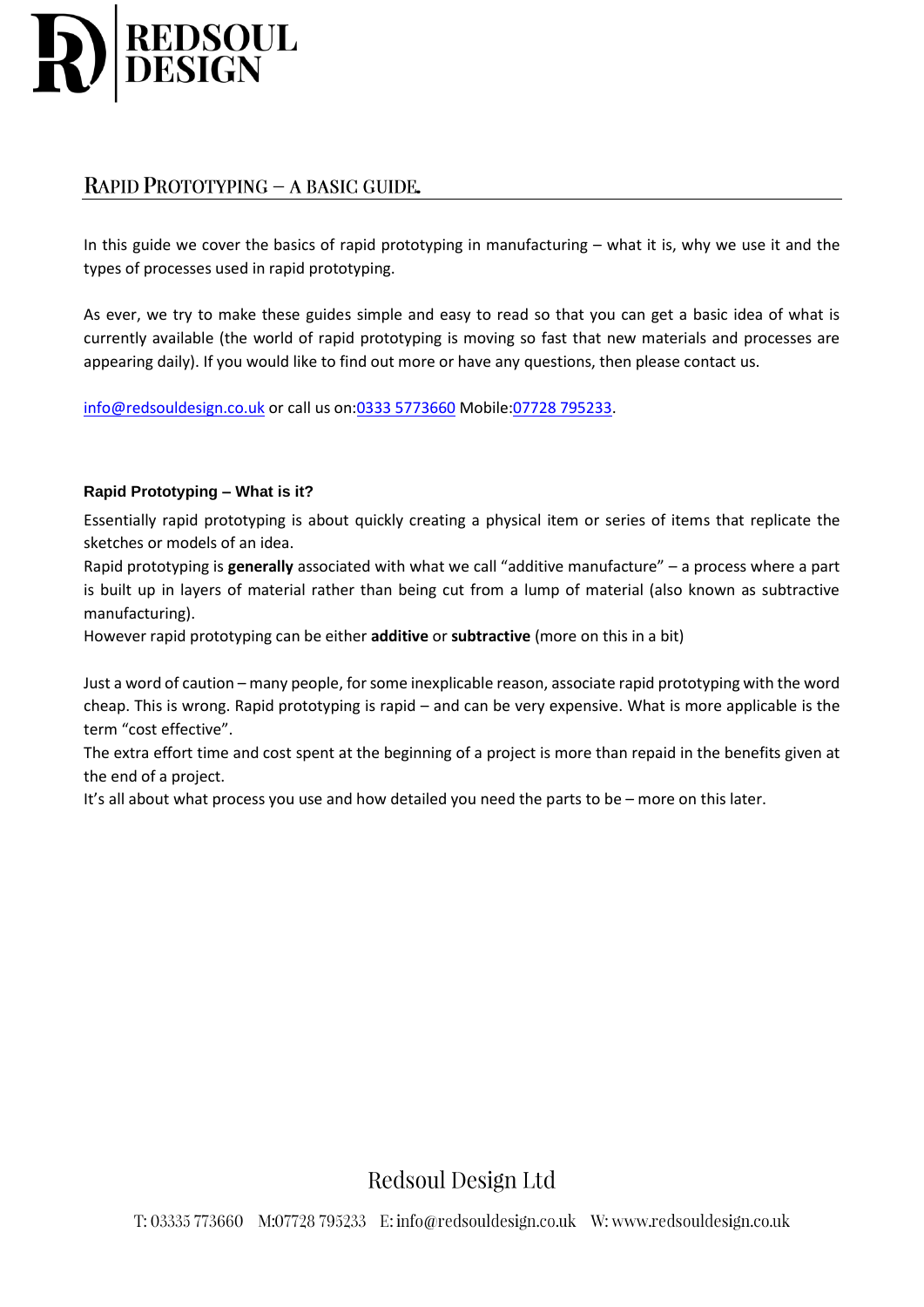

## **Rapid Prototyping – Why use it?**

There a few reasons to use rapid prototyping:

- Being able to see the part
- Being able to feel the physical part
- Being able to test the part
- Presenting an idea to a client or boss (this is a proven sales technique)
- Being able to quickly iterate a design.
- Its fast.

The latter two reason are probably the most significant of the reasons from an engineering point of view.

Now, traditionally prototype parts were slow to be made, often having to wait days, if not weeks for a part. They were either machined or cast or built in some way that took quite a while. Nowadays, you can be waiting just hours.

What you require from a rapid prototype varies from design to design. Some may need a representative idea about a part, others may want a very detailed part with the correct colour – but both will want it quickly.

What this gives is the ability to change the part based on a real item. You can quickly change the design of the 3d model based on what you see in the prototype. The changes can be done very quickly ready for another round of prototyping…effectively creating a loop. This loop cycles until you are happy with the design.



Once you are happy with the design, you can move forward onto the next stage – whether that is production or otherwise.

Either way, effective design changes can be made in a matter of hours as opposed to a matter of months.

# Redsoul Design Ltd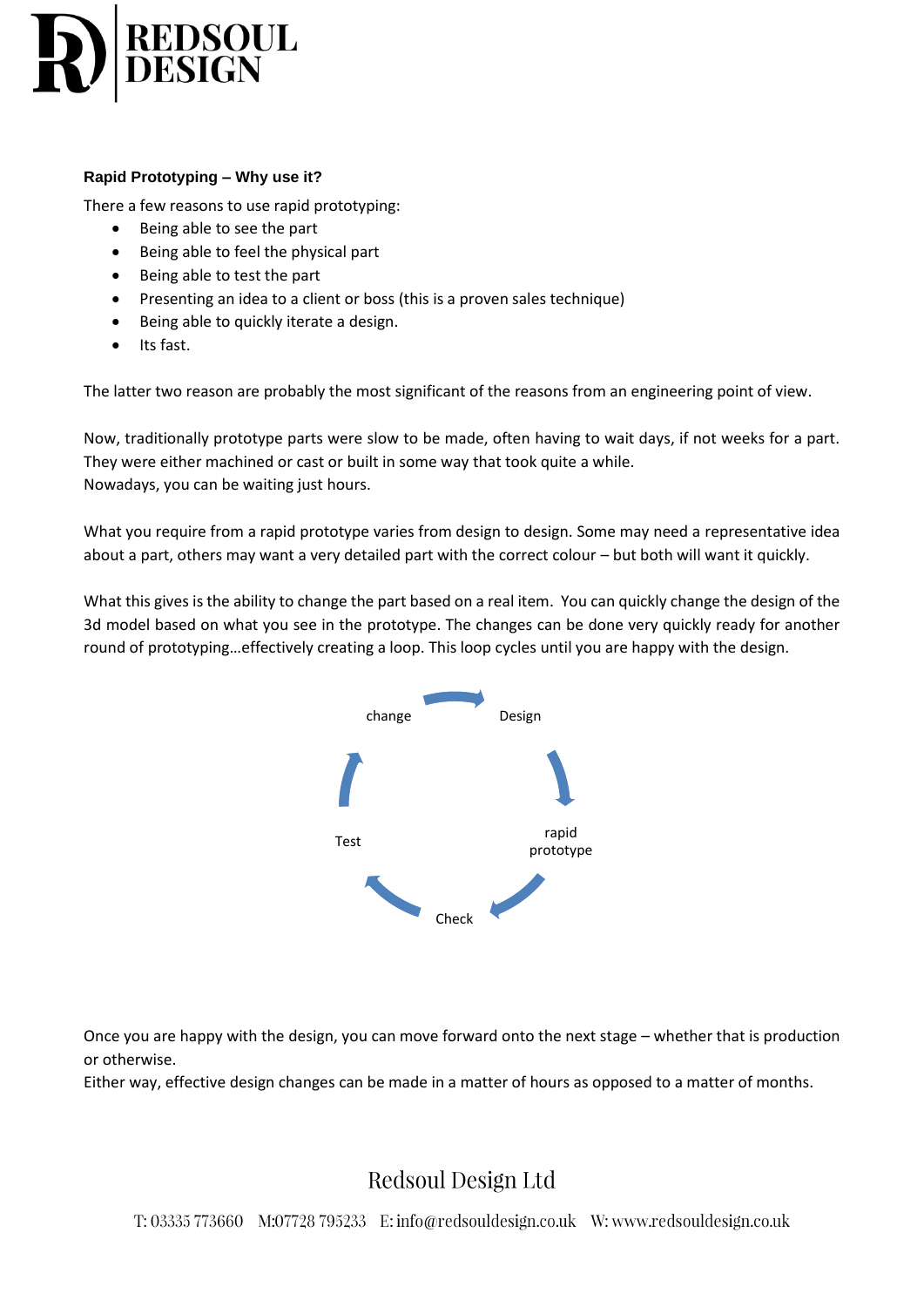

#### **Rapid Prototyping – Manufacturing processes.**

As mentioned earlier, there are two main process for making a part: Additive and subtractive.

Additive is the relatively newer way of rapid prototyping and is what is associated by most people to rapid prototyping *(note – 3d printing isn't really new. It was first thought of in the very early 80's, but due to patents, was expensive and only really industrially used. Now the patents have run out, there has been a surge to the market from many companies, making the tech more accessible and cheaper)*

Additive is the process of adding material to itself in order to form a part – think of it like building a house. You are creating layers of brick to make a wall. The same is true for additive where you use layers of material to build a shape.

Subtractive is a more traditional form of manufacturing where material is removed from a large piece of material to form a shape – like a sculptor using a large piece of stone and carving out the required shape.

The main difference between the two is that additive allows for almost any shape you could think off. You can have internal passages and shapes that are impossible to make using a traditional technique.

Redsoul Design Ltd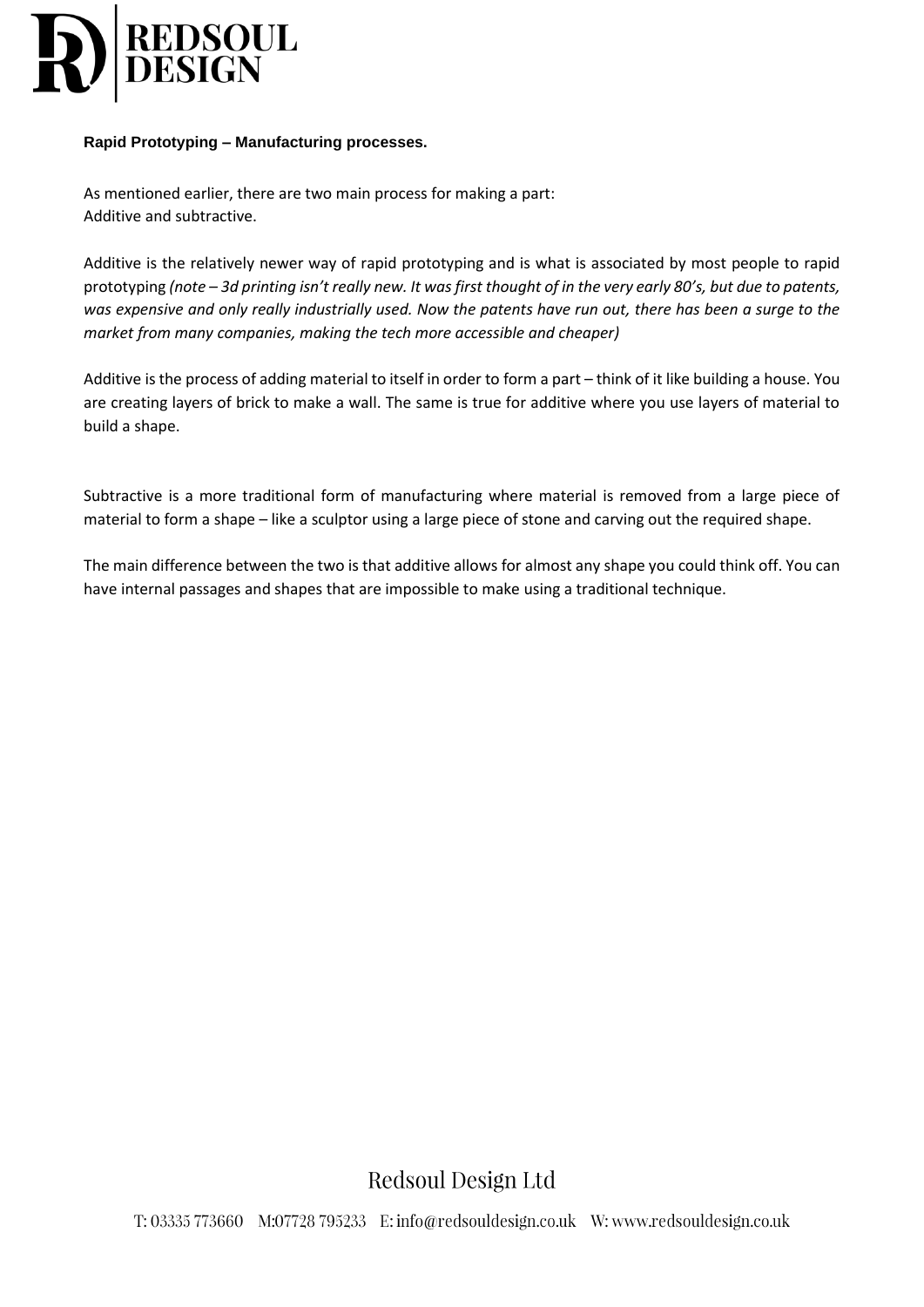

# **ADDITIVE PROCESSES**

In the additive world there are three main processes for plastic type parts: FDM, SLA and SLS and two for metal: DMLS and SLM.

## **FDM – Fused deposition modelling**

This is a 3d printing process that melts thermoplastic filament material and places it onto a build platform in a pattern (called a layer). This process is then repeated until enough of the layers have built up to form the required 3d shape…. like the pictures below.



FDM parts are great for a looking at the shape and form of an objects and can also be produced to represent the durability and strength of an object, although this does depend on the material used. You can even print food (chocolate is a favourite)

FDM is relatively low cost, quick and is very good for initial design evaluation. The parts made are very stable, rigid and have good strength.

If the material required is for the final part is available in the form of filament, then functional testing can be performed by the FDM part.

One of the downsides of FDM is detail and lower tolerances on dimensions. Whilst this is getting better, smaller details and accuracy are often not as good on FDM parts as they are on other processes.

Redsoul Design Ltd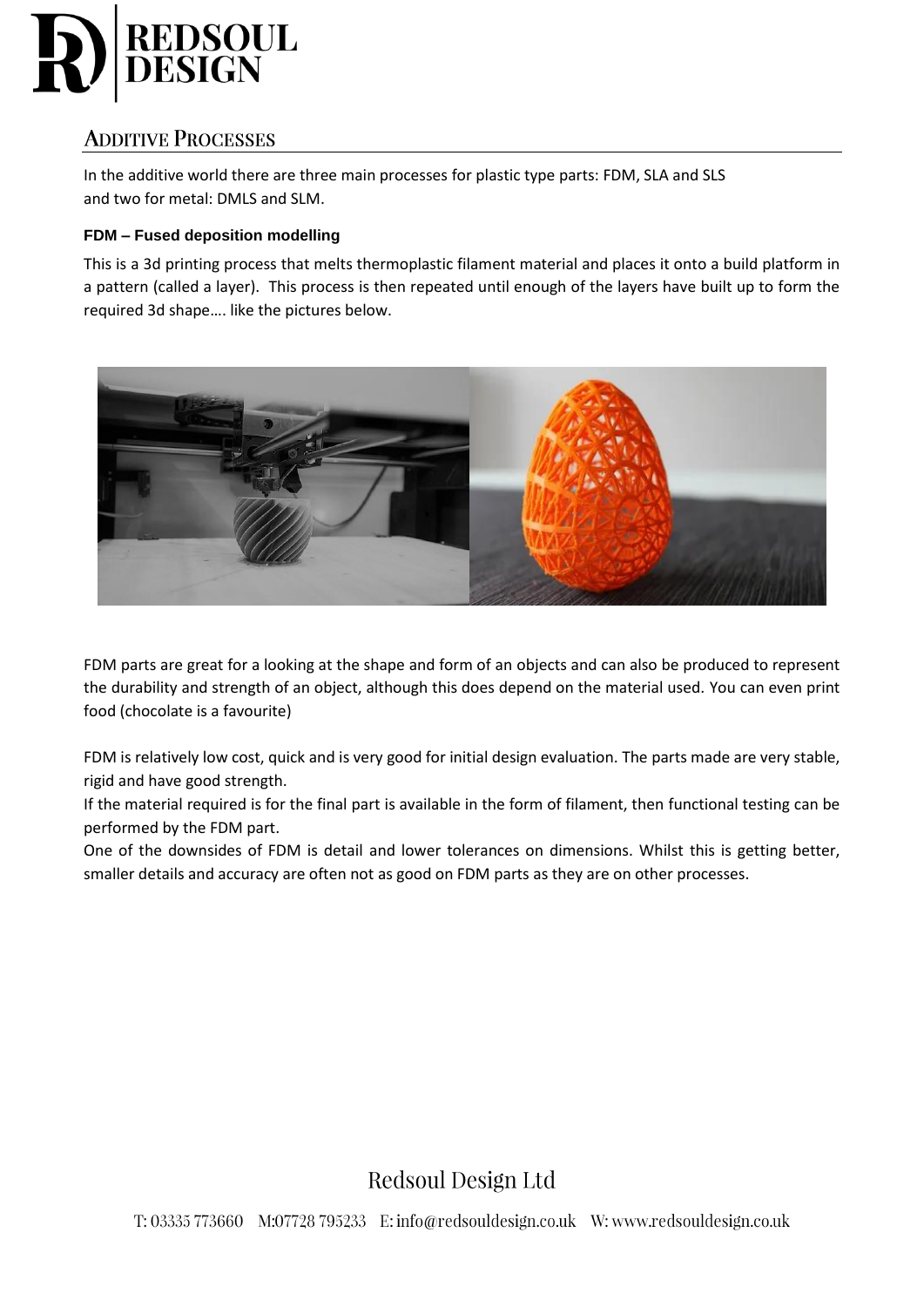

#### **SLA – Stereolithography**

Stereolithography (SLA) is possibly the most popular and common form of additive manufacture. SLA work by using a build platform that is submerged in a tank of photosensitive resin. A laser "draws "a shape through the resin, the resin that is touched by the laser is hardened and forms the first layer. The platform moves slightly and then the process is repeated until the required number of layers has been achieved. Often the parts will need some form of support structure. The below pictures show some examples of this.



The benefits of SLA include high part precision, very fine detail, smooth surfaces and high dimensional tolerances. Some of the downsides are that SLA does tend to take longer to print than FDM, the parts are generally fragile (depending on material used) and costs are generally higher as the machines are much more complex than the relatively simple FDM printers.

Redsoul Design Ltd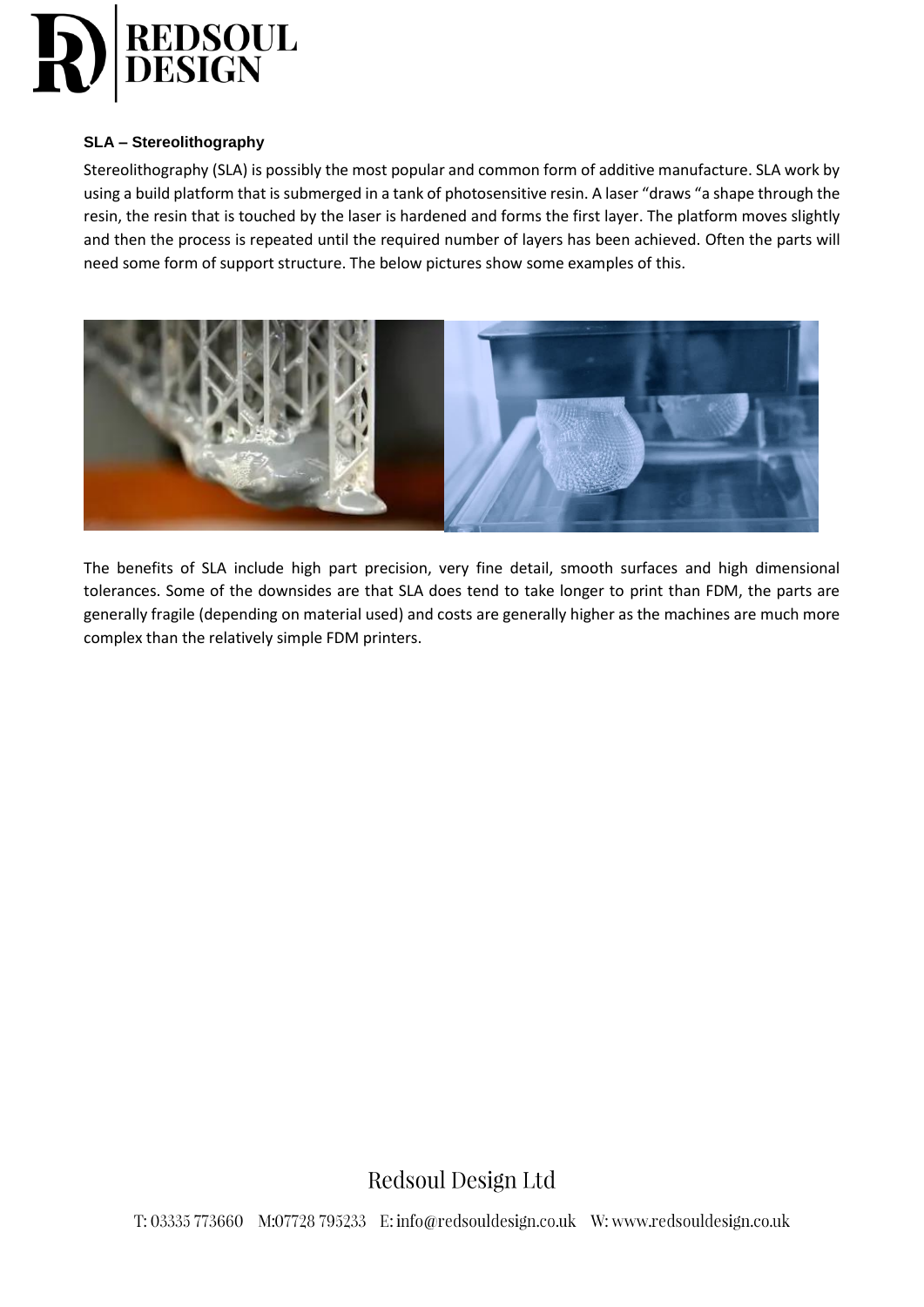

#### **SLS – selective Laser Sintering**

SLS is a very similar process to SLA except that instead of a resin, the printers use a powder material. The material is heated to just below melting point, at which point a laser draws a shape along a thin layer of material. This causes the material to melt and fuse together. Once the shape is drawn, the fused material moves down a distance, the new layer is covered with powder and the process begins again. An example of an SLS part is below:



Benefits of SLS parts are that they need no support structure (so are cheaper to clean up), its fast, has good layer bonding and produces very complex and detailed parts.

Downsides are that parts are generally brittle, absorb water (standard SLS material is nylon), prone to warping and shrinkage (so high tolerance parts are no good for SLS), expensive and it's a wasteful process.

Redsoul Design Ltd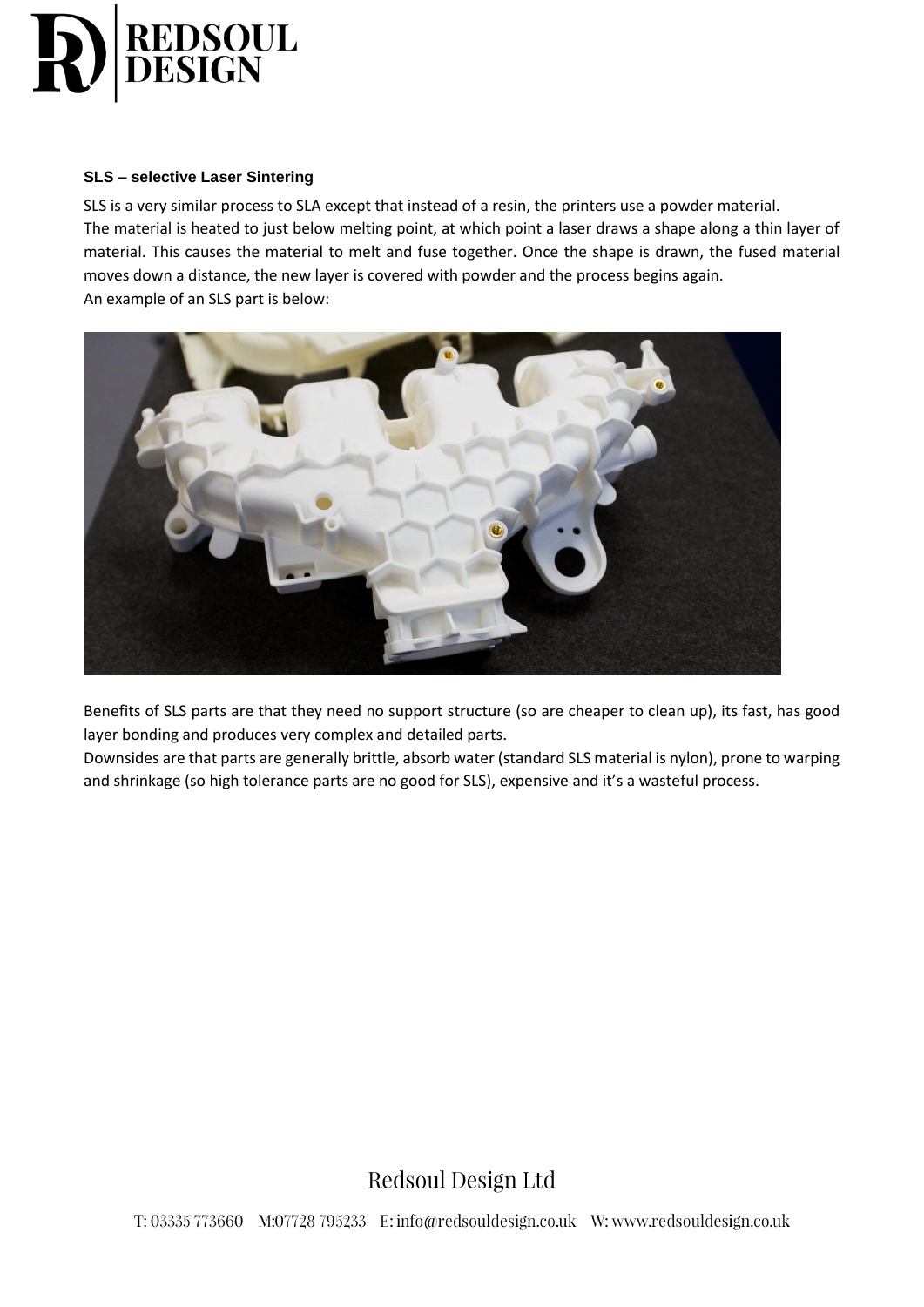

## **DMLS – Direct Metal laser sintering and SLM – selective Laser Melting**

DMLS and SLM are essentially the same process. The only key difference between the two is that DMLS uses a laser to fuse / weld the material together (like SLS). SLM uses the laser to melt the material together. This is a big distinction.

The process used is essentially the same as SLS, where a laser draws a shape into a thin amount metal powder, heating it, and causing it to fuse/ melt into layer. The fused material is then moved down slightly, covered with more fresh material and the process restarts.

Some examples of DMSL and SLM are below:



Benefits of DMSL and SLM parts are that they allow working parts to be produced with very complex external and internal designs, that simply wouldn't be possible with traditional methods of manufacture. The parts produced can be of production quality – indeed a lot of aerospace companies use 3d printed metal parts to reduce cost, increase efficiency and reduce weight. Waste material is recyclable. SLM parts are stronger as a rule and both types of parts can be finished by machining or other metal processing techniques The downsides to DMSL and SLM is cost. Part cost tends to be very high and the prices of 3d printers are very high. DMLS parts are porous compared to an SLM part (this is the difference between fusing and melting). Parts tend to be smaller.

Although the costs are high, it's a question of relative cost. If a 3d printed cost if half as expensive as a traditional part, but reduces labour by half and increases overall efficiency, then is it more expensive? These factors must be weighed up when considering the application.

# Redsoul Design Ltd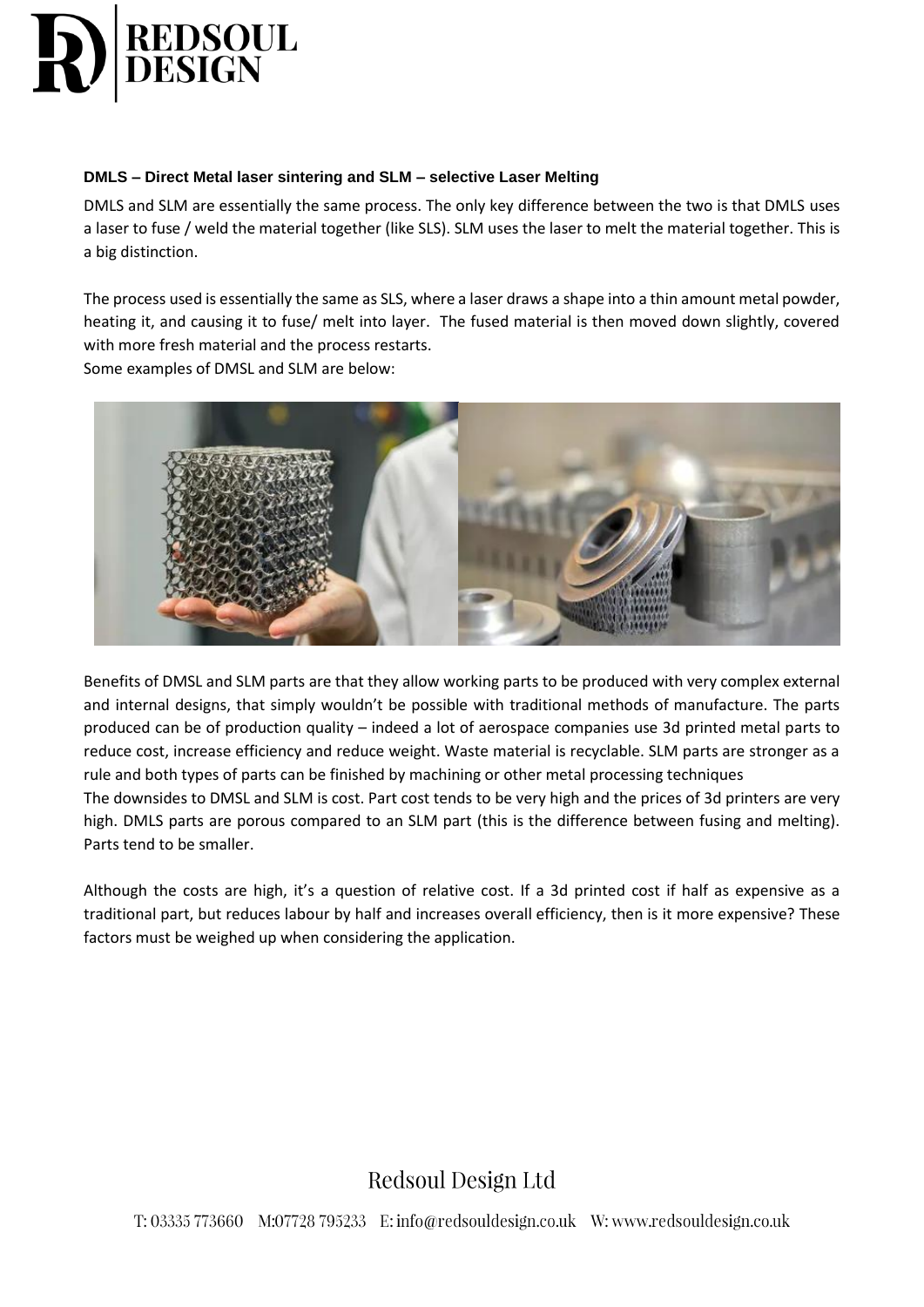

# **SUBTRACTIVE PROCESSES**

Subtractive processes are considered a more traditional way of manufacturing. Sheetmetal, milling, injection moulding etc.

However, that doesn't mean to say that they can't be used in rapid prototyping. Many of Redsoul Design's Partners have changed their business model and are now geared up to do fast turnaround parts and indeed rapid prototyping.

## **Rapid Machining**

Parts are available in as little as 5 working days (and quicker- depending on the part). This is ideally for testing out simple parts or low volume complex shapes that do not have a requirement for any internal geometry that could only be achieved by 3d printing



#### **Injection mouldings**

Parts are now available in just 15 days. Injection moulding companies can now use mould tools that have been 3D printed, thus reducing the cost and time to get a mould made. The moulds will not last as long as a steel tool but will give representative parts and allow for functional testing without the very high tooling cost of traditional injection moulding.



# Redsoul Design Ltd